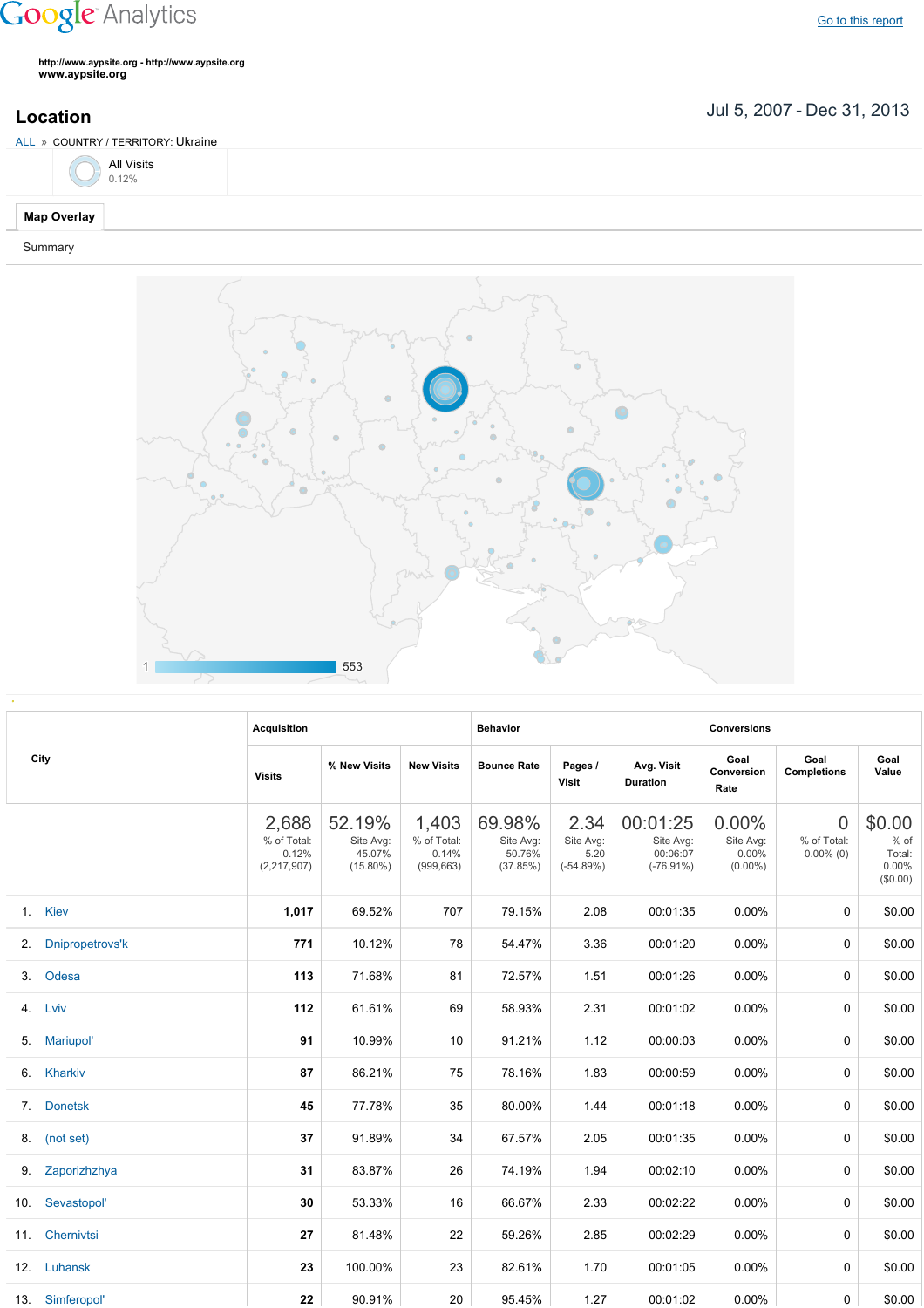|     | 14. Mykolaiv        | 22                      | 18.18%  | 4              | 18.18%   | 2.68 | 00:01:23 | $0.00\%$ | 0 | \$0.00 |
|-----|---------------------|-------------------------|---------|----------------|----------|------|----------|----------|---|--------|
|     | 15. Kuznetsovsk     | 21                      | 14.29%  | 3              | 28.57%   | 2.86 | 00:06:13 | 0.00%    | 0 | \$0.00 |
|     | 16. Vinnytsia       | 17                      | 88.24%  | 15             | 76.47%   | 2.06 | 00:05:09 | $0.00\%$ | 0 | \$0.00 |
|     | 17. Kherson         | 13                      | 92.31%  | 12             | 92.31%   | 1.15 | 00:00:00 | $0.00\%$ | 0 | \$0.00 |
|     | 18. Zhytomyr        | 12                      | 58.33%  | 7              | 100.00%  | 1.00 | 00:00:00 | 0.00%    | 0 | \$0.00 |
|     | 19. Ivano-Frankivsk | 12                      | 91.67%  | 11             | 83.33%   | 1.17 | 00:00:05 | $0.00\%$ | 0 | \$0.00 |
|     | 20. Poltava         | 11                      | 81.82%  | 9              | 90.91%   | 1.09 | 00:00:52 | 0.00%    | 0 | \$0.00 |
|     | 21. Kryvyi Rih      | 10                      | 100.00% | 10             | 90.00%   | 1.10 | 00:00:02 | $0.00\%$ | 0 | \$0.00 |
|     | 22. Cherkasy        | 10                      | 90.00%  | 9              | 40.00%   | 2.50 | 00:02:37 | 0.00%    | 0 | \$0.00 |
|     | 23. Mykolaiv        | 10                      | 90.00%  | 9              | 70.00%   | 1.90 | 00:00:34 | $0.00\%$ | 0 | \$0.00 |
| 24. | <b>Uzhhorod</b>     | 9                       | 100.00% | 9              | 55.56%   | 3.44 | 00:03:54 | 0.00%    | 0 | \$0.00 |
|     | 25. Ternopil        | 9                       | 77.78%  | $\overline{7}$ | 88.89%   | 1.11 | 00:01:13 | 0.00%    | 0 | \$0.00 |
| 26. | Kirovohrad          | $\overline{\mathbf{r}}$ | 100.00% | 7              | 85.71%   | 1.14 | 00:00:58 | $0.00\%$ | 0 | \$0.00 |
| 27. | Berdyans'k          | $\overline{7}$          | 14.29%  | $\mathbf{1}$   | 85.71%   | 1.14 | 00:00:05 | $0.00\%$ | 0 | \$0.00 |
|     | 28. Lutsk           | 6                       | 83.33%  | 5              | 50.00%   | 1.83 | 00:02:33 | 0.00%    | 0 | \$0.00 |
|     | 29. Horlivka        | 6                       | 66.67%  | 4              | 66.67%   | 1.83 | 00:01:15 | $0.00\%$ | 0 | \$0.00 |
| 30. | Khmelnytskyi        | 6                       | 100.00% | 6              | 100.00%  | 1.00 | 00:00:00 | 0.00%    | 0 | \$0.00 |
| 31. | Chernihiv           | 6                       | 100.00% | 6              | 50.00%   | 1.67 | 00:00:43 | $0.00\%$ | 0 | \$0.00 |
| 32. | Dniprodzerzhyns'k   | 6                       | 83.33%  | 5              | 100.00%  | 1.00 | 00:00:00 | $0.00\%$ | 0 | \$0.00 |
|     | 33. Yalta           | 5                       | 40.00%  | $\overline{c}$ | 80.00%   | 1.40 | 00:00:02 | $0.00\%$ | 0 | \$0.00 |
|     | 34. Sumy            | 5                       | 100.00% | 5              | 60.00%   | 1.40 | 00:00:55 | $0.00\%$ | 0 | \$0.00 |
|     | 35. Lysychans'k     | 4                       | 100.00% | 4              | 50.00%   | 2.25 | 00:00:13 | $0.00\%$ | 0 | \$0.00 |
| 36. | Nikopol'            | 4                       | 25.00%  | $\mathbf{1}$   | 100.00%  | 1.00 | 00:00:00 | $0.00\%$ | 0 | \$0.00 |
|     | 37. Vatutine        | 4                       | 100.00% | 4              | 100.00%  | 1.00 | 00:00:00 | $0.00\%$ | 0 | \$0.00 |
| 38. | Mukacheve           | 3                       | 100.00% | 3              | 100.00%  | 1.00 | 00:00:00 | $0.00\%$ | 0 | \$0.00 |
| 39. | <b>Rivne</b>        | 3                       | 100.00% | 3              | 66.67%   | 1.33 | 00:00:01 | 0.00%    | 0 | \$0.00 |
| 40. | Melitopol'          | $\mathbf{2}$            | 100.00% | $\overline{2}$ | 50.00%   | 3.50 | 00:01:24 | $0.00\%$ | 0 | \$0.00 |
|     | 41. Kerch           | $\boldsymbol{2}$        | 100.00% | $\overline{c}$ | $0.00\%$ | 3.00 | 00:03:03 | $0.00\%$ | 0 | \$0.00 |
| 42. | Kremenchuk          | $\boldsymbol{2}$        | 100.00% | $\overline{c}$ | 100.00%  | 1.00 | 00:00:00 | 0.00%    | 0 | \$0.00 |
|     | 43. Artemivs'k      | $\boldsymbol{2}$        | 50.00%  | $\mathbf{1}$   | 50.00%   | 2.00 | 00:00:07 | 0.00%    | 0 | \$0.00 |
| 44. | <b>Burshtyn</b>     | $\boldsymbol{2}$        | 100.00% | $\overline{2}$ | 0.00%    | 5.00 | 00:04:15 | $0.00\%$ | 0 | \$0.00 |
| 45. | Enerhodar           | $\boldsymbol{2}$        | 50.00%  | $\mathbf{1}$   | 100.00%  | 1.00 | 00:00:00 | $0.00\%$ | 0 | \$0.00 |
| 46. | Izmail              | $\boldsymbol{2}$        | 100.00% | $\overline{c}$ | 100.00%  | 1.00 | 00:00:00 | $0.00\%$ | 0 | \$0.00 |
|     | 47. Kaniv           | $\boldsymbol{2}$        | 50.00%  | $\mathbf{1}$   | 100.00%  | 1.00 | 00:00:00 | $0.00\%$ | 0 | \$0.00 |
| 48. | Alchevs'k           | 2                       | 100.00% | $\overline{c}$ | 100.00%  | 1.00 | 00:00:00 | $0.00\%$ | 0 | \$0.00 |
| 49. | Krasnyi Luch        | $\boldsymbol{2}$        | 50.00%  | $\mathbf{1}$   | 100.00%  | 1.00 | 00:00:00 | $0.00\%$ | 0 | \$0.00 |
| 50. | Nova Kakhovka       | $\boldsymbol{2}$        | 100.00% | 2              | 100.00%  | 1.00 | 00:00:00 | $0.00\%$ | 0 | \$0.00 |
| 51. | Novovolynsk         | $\mathbf{2}$            | 50.00%  | $\mathbf{1}$   | 100.00%  | 1.00 | 00:00:00 | $0.00\%$ | 0 | \$0.00 |
|     | 52. Ovruch          | $\mathbf{2}$            | 50.00%  | $\mathbf{1}$   | 100.00%  | 1.00 | 00:00:00 | $0.00\%$ | 0 | \$0.00 |
|     | 53. Severodonetsk   | $\mathbf 2$             | 100.00% | $\overline{c}$ | 50.00%   | 1.50 | 00:00:50 | 0.00%    | 0 | \$0.00 |